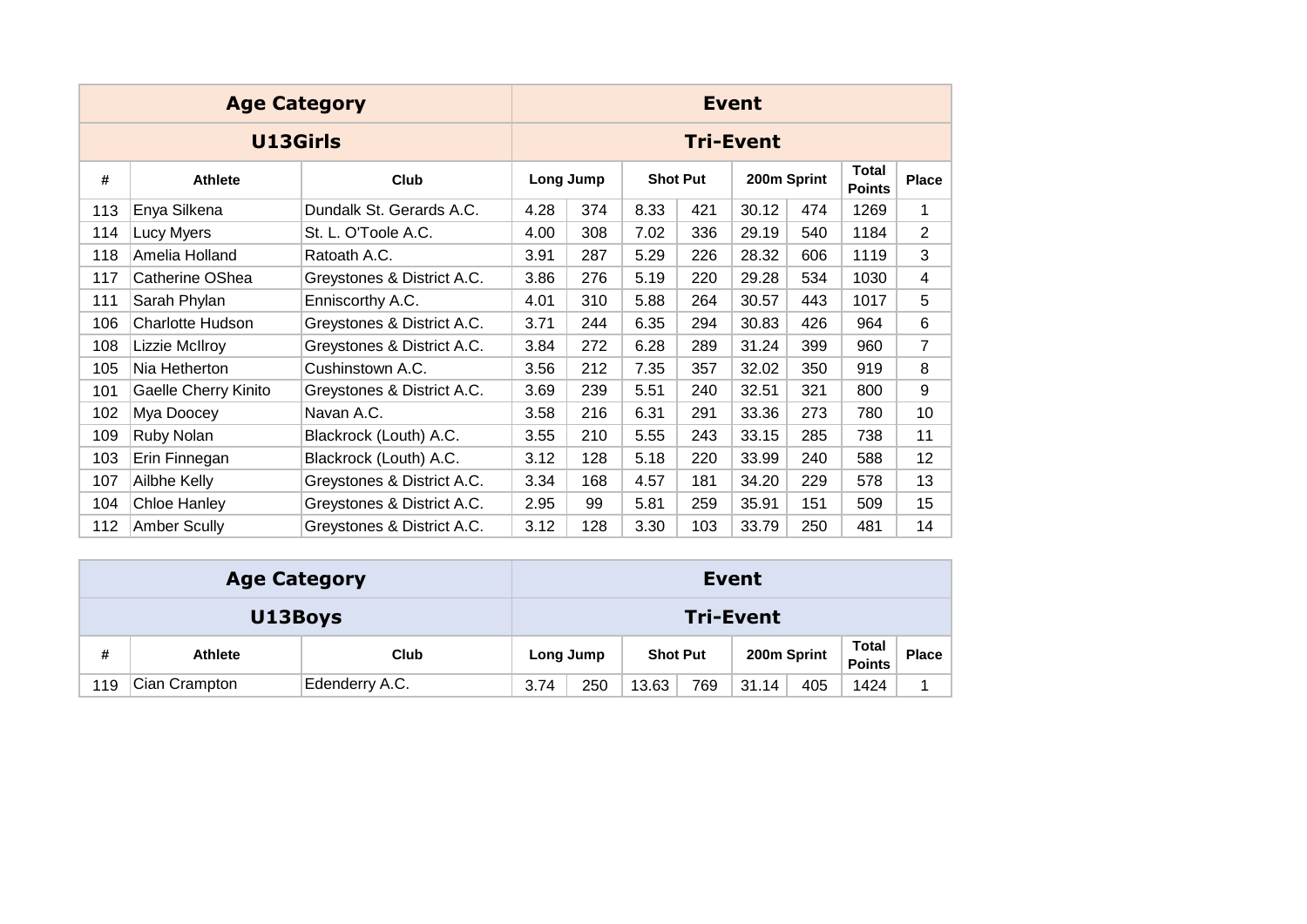|     |                        | <b>Age Category</b>        |          |                  |             |     |      |           |                   | <b>Event</b>    |         |     |                        |                 |
|-----|------------------------|----------------------------|----------|------------------|-------------|-----|------|-----------|-------------------|-----------------|---------|-----|------------------------|-----------------|
|     |                        | <b>U14Girls</b>            |          |                  |             |     |      |           | <b>Pentathlon</b> |                 |         |     |                        |                 |
| #   | <b>Athlete Name</b>    | Club                       |          | <b>High Jump</b> | 75m Hurdles |     |      | Long Jump |                   | <b>Shot Put</b> | 800m    |     | Total<br><b>Points</b> | <b>Place</b>    |
| 126 | Cara O'SULLIVAN        | Ratoath A.C.               | 1.46     | 577              | 14.35       | 446 | 4.18 | 350       | 10.18             | 541             | 2:30.76 | 683 | 2597                   |                 |
| 129 | <b>Allison DEMPSEY</b> | Eire Og Corra Choill A.C.  | 1.49     | 610              | 13.36       | 534 | 4.61 | 456       | 7.76              | 384             | 2:38.77 | 587 | 2571                   | $\overline{2}$  |
| 141 | Sophie MYERS           | St. L. O'Toole A.C.        | 1.35     | 460              | 12.24       | 648 | 4.39 | 401       | 8.57              | 436             | 2:45.82 | 508 | 2453                   | 3               |
| 130 | Laura DUNLEA           | Eire Og Corra Choill A.C.  | 1.30     | 409              | 14.08       | 471 | 3.77 | 257       | 9.02              | 465             | 2:37.06 | 607 | 2209                   | 4               |
| 136 | Camille MADDEN         | Greystones & District A.C. | 1.43     | 544              | 13.09       | 559 | 4.01 | 310       | 6.60              | 309             | 3:06.02 | 311 | 2033                   | 5               |
| 127 | Alexandra MULCAHY      | Greystones & District A.C. | 1.46     | 577              | 14.36       | 446 | 3.69 | 239       | 5.90              | 265             | 2:51.58 | 447 | 1974                   | 6               |
| 138 | Emma REIHILL           | Fingallians A.C.           | 1.25     | 359              | 15.19       | 384 | 4.10 | 331       | 6.64              | 312             | 2:45.19 | 515 | 1901                   | $\overline{7}$  |
| 139 | Lauren REILLY          | Blackrock A.C.             | 1.25     | 359              | 13.01       | 567 | 3.68 | 237       | 6.89              | 328             | 2:59.68 | 368 | 1859                   | 8               |
| 131 | Ava FOLEY              | Greystones & District A.C. | 1.20     | 312              | 15.12       | 384 | 4.04 | 317       | 5.45              | 237             | 2:42.22 | 548 | 1798                   | 9               |
| 128 | Katie BALDWIN          | St Abbans A.C              | 1.30     | 409              | 16.28       | 307 | 4.16 | 345       | 4.52              | 178             | 3:08.90 | 287 | 1526                   | 10              |
| 125 | Lauren FEWER           | Ratoath A.C.               | $\Omega$ | 0                | 16.18       | 314 | 3.35 | 170       | 6.90              | 329             | 2:31.22 | 678 | 1491                   | 11              |
| 137 | <b>Keelin MCGUIRE</b>  | Greystones & District A.C. | $\Omega$ | 0                | 14.7        | 422 | 3.77 | 257       | 3.23              | 99              | 3:04.32 | 326 | 1104                   | 12 <sup>2</sup> |

|     |                                                                                                       | <b>Age Category</b>        |      |     |       |             |      |           |                   | <b>Event</b> |            |     |                               |                |
|-----|-------------------------------------------------------------------------------------------------------|----------------------------|------|-----|-------|-------------|------|-----------|-------------------|--------------|------------|-----|-------------------------------|----------------|
|     |                                                                                                       | U14Boys                    |      |     |       |             |      |           | <b>Pentathlon</b> |              |            |     |                               |                |
| #   | High Jump<br><b>Club</b><br><b>Athlete Name</b><br>1.52<br>Daniel QUIRK<br>Greystones & District A.C. |                            |      |     |       | 75m Hurdles |      | Long Jump | <b>Shot Put</b>   |              | 800m       |     | <b>Total</b><br><b>Points</b> | <b>Place</b>   |
| 148 | Kilkenny City Harriers A.C.<br>Alex CULLEN                                                            |                            |      | 644 | 12.23 | 649         | 5.06 | 576       | 7.84              | 389          | 2:41.68    | 554 | 2812                          | 1              |
| 143 |                                                                                                       |                            | 1.49 | 610 | 12.76 | 592         | 4.93 | 540       | 6.88              | 327          | 2:39.09    | 583 | 2652                          | 2              |
| 142 | Eoin AYLWARD                                                                                          | St. Senans A.C.            | 1.46 | 577 | 14.05 | 471         | 4.59 | 451       | 7.52              | 368          | 2:34.08    | 643 | 2510                          | 3              |
| 145 | Tom MCCARTHY                                                                                          | Greystones & District A.C. | 1.35 | 460 | 14.57 | 430         | 4.05 | 319       | 7.59              | 373          | 2:37.92    | 597 | 2179                          | 4              |
| 144 | Maithieu KIEFFER                                                                                      | Dunboyne A.C.              | 1.35 | 460 | 17.11 | 251         | 4.34 | 388       | 5.65              | 249          | 2:28.07    | 717 | 2065                          | 5              |
| 150 | <b>Jason SHERIDAN</b>                                                                                 | Naas A.C.                  | 1.30 | 409 | 15.48 | 362         | 3.78 | 259       | 4.90              | 202          | 2:40.52    | 567 | 1799                          | 6              |
| 147 | <b>Colm ONEILL</b>                                                                                    | Greystones & District A.C. | 1.15 | 266 | 15.38 | 369         | 3.95 | 296       | 4.53              | 179          | 2:38.86    | 586 | 1696                          | $\overline{7}$ |
| 146 | <b>Rory MCNALLY</b>                                                                                   | Greystones & District A.C. | 0    | 0   | 14.41 | 438         | 3.75 | 252       | 9.25              | 480          | <b>DNS</b> | 0   | 1170                          | 8              |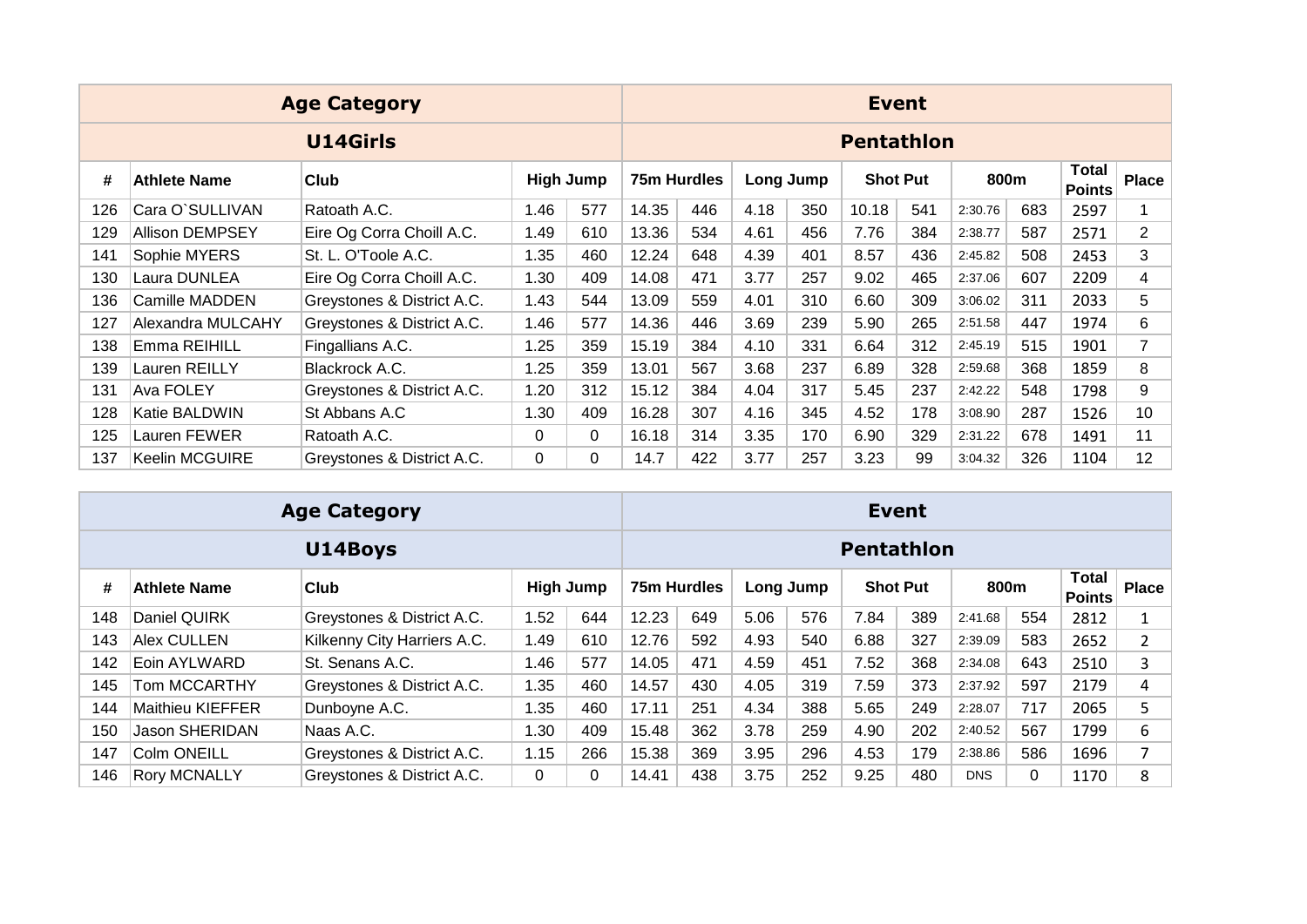|     |                                                                                                        | <b>Age Category</b>        |      |          |             |     |      |           |                   | <b>Event</b>    |            |          |                               |              |
|-----|--------------------------------------------------------------------------------------------------------|----------------------------|------|----------|-------------|-----|------|-----------|-------------------|-----------------|------------|----------|-------------------------------|--------------|
|     |                                                                                                        | U15Girls                   |      |          |             |     |      |           | <b>Pentathlon</b> |                 |            |          |                               |              |
| #   | <b>High Jump</b><br>Club<br>Athlete Name<br><b>Orlaith DEEGAN</b><br>Sliabh Bhuide Rovers A.C.<br>1.51 |                            |      |          | 80m Hurdles |     |      | Long Jump |                   | <b>Shot Put</b> | 800m       |          | <b>Total</b><br><b>Points</b> | <b>Place</b> |
| 152 |                                                                                                        |                            |      | 632      | 13.50       | 620 | 4.53 | 436       | 7.70              | 380             | 2:26.33    | 740      | 2808                          |              |
| 158 | Niamh BRADY                                                                                            | St. Peter's A.C.           | 1.40 | 512      | 13.98       | 570 | 4.45 | 416       | 7.17              | 346             | 2:26.49    | 738      | 2582                          | 2            |
| 153 | Gillian DEMPSEY                                                                                        | Eire Og Corra Choill A.C.  | 1.30 | 409      | 17.77       | 275 | 4.37 | 396       | 6.80              | 322             | 2:55.16    | 411      | 1813                          | 3            |
| 156 | Laura KELLY                                                                                            | Ratoath A.C.               | 1.45 | 566      | 14.91       | 480 | 4.10 | 331       | 8.33              | 421             | <b>DNF</b> | $\Omega$ | 1798                          | 4            |
| 155 | Shona SWEENEY                                                                                          | Eire Og Corra Choill A.C.  | 1.30 | 409      | 17.41       | 294 | 4.18 | 350       | 6.54              | 306             | 2:56.17    | 402      | 1761                          | 5            |
| 151 | Lucy DALY                                                                                              | Greystones & District A.C. | 1.25 | 359      | 15.35       | 446 | 4.15 | 343       | 6.78              | 321             | 3:09.36    | 283      | 1752                          | 6            |
| 154 | <b>Beth MISKELLY</b>                                                                                   | Bohermeen A.C.             | 1.35 | 460      | 14.54       | 517 | 3.72 | 246       | 8.56              | 436             | <b>DNS</b> | $\Omega$ | 1659                          | 7            |
| 159 | <b>Kate CONNOLLY</b>                                                                                   | St. Michael's AC           | 0    | $\Omega$ | 18.00       | 263 | 3.42 | 184       | 6.22              | 285             | 2:44.38    | 524      | 1256                          | 8            |

|     |                                                        | <b>Age Category</b> |  |             |     |      |           |                   | <b>Event</b>    |         |     |                        |              |
|-----|--------------------------------------------------------|---------------------|--|-------------|-----|------|-----------|-------------------|-----------------|---------|-----|------------------------|--------------|
|     | U15Boys                                                |                     |  |             |     |      |           | <b>Pentathlon</b> |                 |         |     |                        |              |
| #   | <b>High Jump</b><br><b>Club</b><br><b>Athlete Name</b> |                     |  | 75m Hurdles |     |      | Long Jump |                   | <b>Shot Put</b> | 800m    |     | <b>Total</b><br>Points | <b>Place</b> |
| 160 | 1.35<br>460<br>Luke BUGGY<br>Oughaval A.C.             |                     |  | 15.27       | 394 | 4.25 | 367       | 8.54              | 434             | 2:52.38 | 439 | 2094                   |              |

|     |                     | <b>Age Category</b>      |      |     |             |     |           |     | <b>Event</b>    |     |         |     |                        |              |
|-----|---------------------|--------------------------|------|-----|-------------|-----|-----------|-----|-----------------|-----|---------|-----|------------------------|--------------|
|     | U16Girls            |                          |      |     |             |     |           |     | Pentathlon      |     |         |     |                        |              |
|     | <b>Athlete Name</b> | <b>High Jump</b><br>Club |      |     | 80m Hurdles |     | Long Jump |     | <b>Shot Put</b> |     | 800m    |     | Total<br><b>Points</b> | <b>Place</b> |
| 164 | Saidhbhe BYRNE      | Enniscorthy A.C.         | . 48 | 599 | 12.96       | 679 | 4.61      | 456 | 10.44           | 558 | 2:42.06 | 549 | 2841                   |              |
| 165 | Amy CALLAGHAN       | Cushinstown A.C.         | .60  | 736 | 14.31       | 538 | 4.58      | 448 | 11.15           | 605 | 3:04.84 | 322 | 2649                   | 2            |
| 166 | Cara MARTIN         | Bohermeen A.C.           | .20  | 312 | 39.14       | 0   | 4.21      | 357 | 7.11            | 342 | 2:45.17 | 515 | 1526                   | 3            |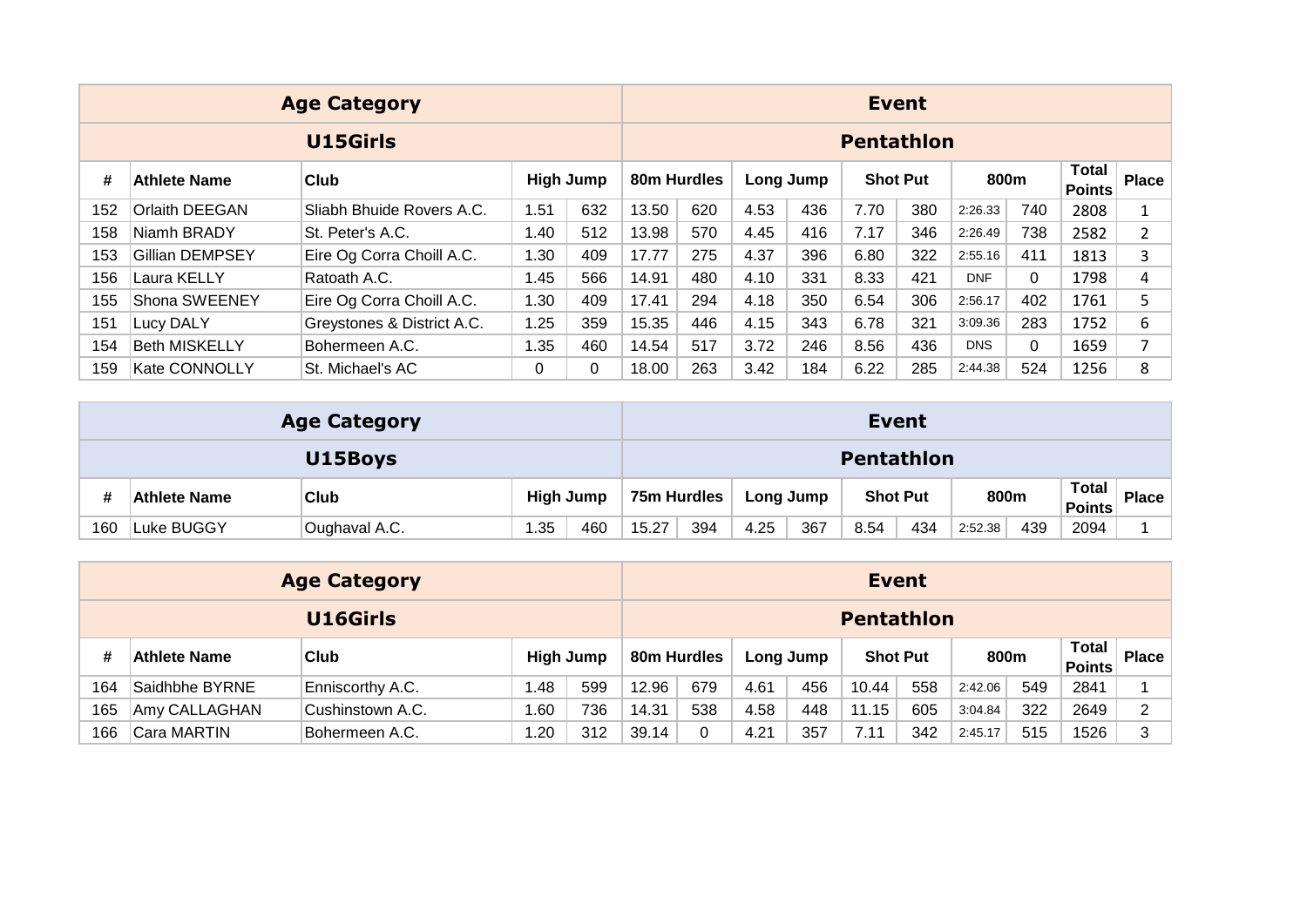|     |                      | <b>Age Category</b>       |         |           |              |     |      |           | <b>Event</b>      |     |         |     |                               |              |
|-----|----------------------|---------------------------|---------|-----------|--------------|-----|------|-----------|-------------------|-----|---------|-----|-------------------------------|--------------|
|     |                      | U16Boys                   |         |           |              |     |      |           | <b>Pentathlon</b> |     |         |     |                               |              |
| #   | Athlete Name         | Club                      |         | High Jump | 100m Hurdles |     |      | Long Jump | <b>Shot Put</b>   |     | 800m    |     | <b>Total</b><br><b>Points</b> | <b>Place</b> |
| 170 | <b>Jack SAUNDERS</b> | Tullamore Harriers A.C.   | . 65، ا | 795       | 15.15        | 822 | 5.57 | 720       | 10.59             | 568 | 2:14.98 | 893 | 3798                          |              |
| 169 | Michael GRANT        | Celbridge A.C.            | .55     | 678       | 15.65        | 758 | 4.90 | 532       | 7.68              | 379 | 2:36.04 | 619 | 2966                          |              |
| 167 | Matthew BUGGY        | Oughaval A.C.             | 1.45    | 566       | 18.42        | 446 | 4.93 | 540       | 7.77              | 385 | 2:36.00 | 619 | 2556                          | 3            |
| 168 | Adam DONNELLY        | Eire Og Corra Choill A.C. | .30     | 409       | 18.62        | 426 | 4.35 | 391       | 5.52              | 241 | 3:17.61 | 219 | 1686                          | 4            |

|     |                                                        | <b>Age Category</b> |      |     |       |              |           |     |                   | <b>Event</b>    |         |     |                               |              |
|-----|--------------------------------------------------------|---------------------|------|-----|-------|--------------|-----------|-----|-------------------|-----------------|---------|-----|-------------------------------|--------------|
|     | U17Girls                                               |                     |      |     |       |              |           |     | <b>Pentathlon</b> |                 |         |     |                               |              |
|     | <b>High Jump</b><br><b>Club</b><br><b>Athlete Name</b> |                     |      |     |       | 100m Hurdles | Long Jump |     |                   | <b>Shot Put</b> | 800m    |     | <b>Total</b><br><b>Points</b> | <b>Place</b> |
| 172 | Aine O`SULLIVAN                                        | Cushinstown A.C.    | 1.35 | 460 | 17.59 | 532          | 4.23      | 362 | 984               | 519             | 2:42.28 | 547 | 2420                          |              |

|     |                | <b>Age Category</b>     |       |                  |       |              |      |           | <b>Event</b>      |     |         |       |                               |              |
|-----|----------------|-------------------------|-------|------------------|-------|--------------|------|-----------|-------------------|-----|---------|-------|-------------------------------|--------------|
|     |                | U17Boys                 |       |                  |       |              |      |           | <b>Pentathlon</b> |     |         |       |                               |              |
| #   | Athlete Name   | Club                    |       | <b>High Jump</b> |       | 100m Hurdles |      | Long Jump | <b>Shot Put</b>   |     |         | 1000m | <b>Total</b><br><b>Points</b> | <b>Place</b> |
| 175 | Jordan KNIGHT  | St. Joseph's A.C.       | . 65، | 504              | 16.94 | 603          | 5.78 | 540       | 8.99              | 425 | 3:35.11 | 362   | 2434                          |              |
| 176 | Edward MCENTEE | Dunleer A.C.            | . .50 | 389              | 19.42 | 352          | 5.83 | 550       | 7.98              | 365 | 2:55.98 | 704   | 2360                          | 2            |
| 174 | Liam NOLAN     | North West Kildare A.C. | .50   | 389              | 20.20 | 286          | 5.74 | 531       | 9.75              | 471 | 3:30.23 | 399   | 2076                          | 3            |
| 173 | Oisín JAGO     | Oughaval A.C.           | 1.40  | 317              | 23.82 | 64           | 4.11 | 224       | 6.98              | 306 | 3:04.20 | 624   | 1535                          | 4            |

|   |                     | <b>Age Category</b> |           |                       |           | <b>Event</b>      |      |                                               |
|---|---------------------|---------------------|-----------|-----------------------|-----------|-------------------|------|-----------------------------------------------|
|   |                     | U18Girls            |           |                       |           | <b>Pentathlon</b> |      |                                               |
| # | <b>Athlete Name</b> | <sup>∖</sup> Club   | High Jump | 100m Hurdles          | Long Jump | <b>Shot Put</b>   | 800m | <b>Total</b><br><b>Place</b><br><b>Points</b> |
|   |                     |                     |           | <b>No Competitors</b> |           |                   |      |                                               |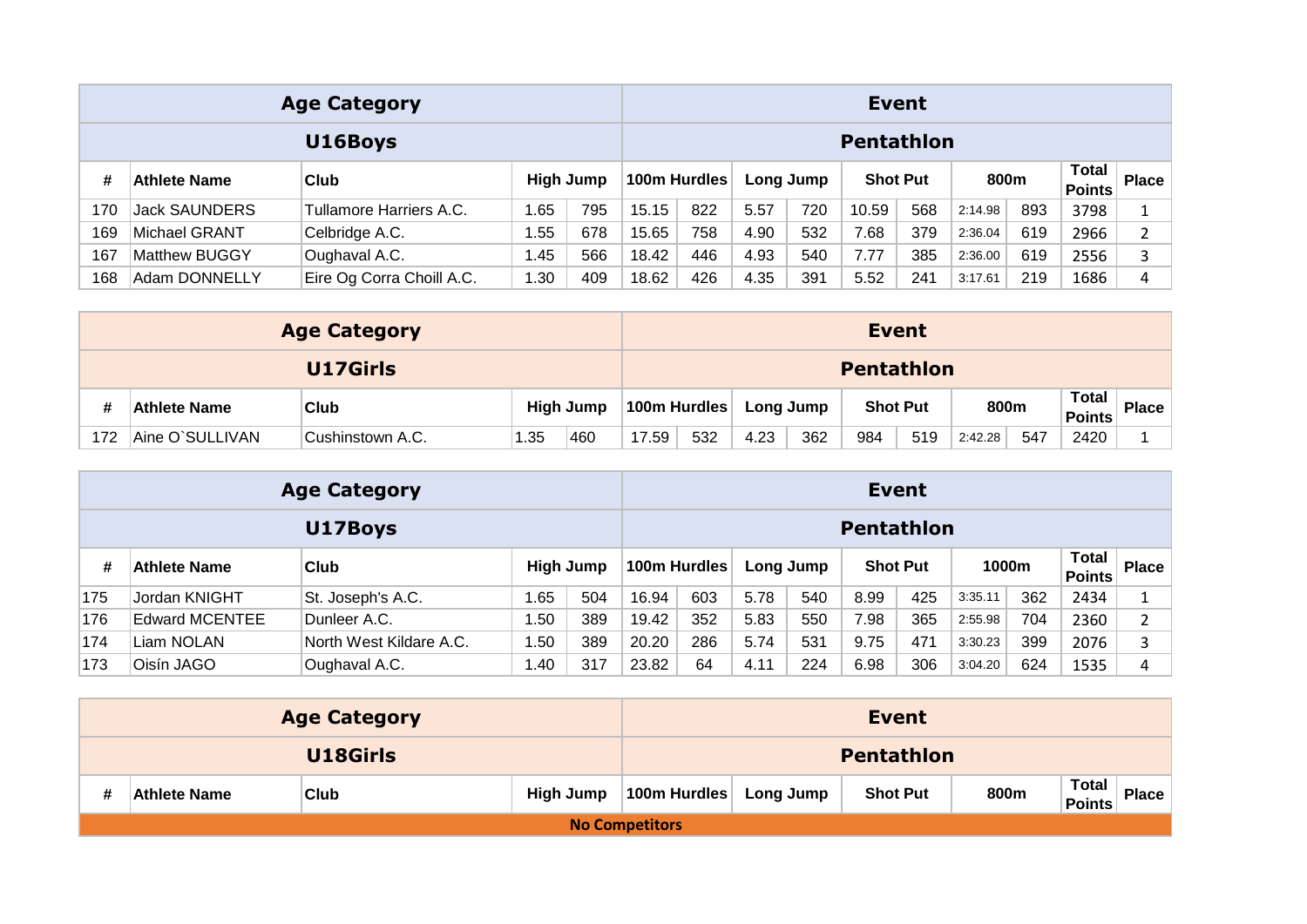|     |                                                 | <b>Age Category</b> |      |     |              |    |           |     | <b>Event</b>    |      |         |       |                        |              |
|-----|-------------------------------------------------|---------------------|------|-----|--------------|----|-----------|-----|-----------------|------|---------|-------|------------------------|--------------|
|     | U18Boys                                         |                     |      |     |              |    |           |     | Pentathlon      |      |         |       |                        |              |
|     | <b>High Jump</b><br><b>Club</b><br>Athlete Name |                     |      |     | 110m Hurdles |    | Long Jump |     | <b>Shot Put</b> |      |         | 1000m | Total<br><b>Points</b> | <b>Place</b> |
| 178 | Adam BYRNE                                      | Naas A.C.           | 1.40 | 317 | 25.37        | 51 | 4.65      | 317 | 7.92            | 3.62 | 2:58.43 | 680   | 1727                   |              |

|     |              | <b>Age Category</b> |     |                  |                   |     |           |      |      | <b>Event</b>    |         |     |                        |              |
|-----|--------------|---------------------|-----|------------------|-------------------|-----|-----------|------|------|-----------------|---------|-----|------------------------|--------------|
|     | U19Girls     |                     |     |                  | <b>Pentathlon</b> |     |           |      |      |                 |         |     |                        |              |
|     | Athlete Name | <b>Club</b>         |     | <b>High Jump</b> | 100m Hurdles      |     | Long Jump |      |      | <b>Shot Put</b> | 800m    |     | Total<br><b>Points</b> | <b>Place</b> |
| 179 | Caoimhe ROWE | Trim A.C.           | .35 | 460              | 17.98             | 491 | 446       | 4.18 | 6.88 | 327             | 2:32.37 | 663 | 2359                   |              |

|                     | <b>Age Category</b> |           |                        |  | <b>Event</b>    |       |                               |              |  |  |  |
|---------------------|---------------------|-----------|------------------------|--|-----------------|-------|-------------------------------|--------------|--|--|--|
|                     | U19Boys             |           | Pentathlon             |  |                 |       |                               |              |  |  |  |
| <b>Athlete Name</b> | <b>Club</b>         | High Jump | 110m Hurdles Long Jump |  | <b>Shot Put</b> | 1000m | <b>Total</b><br><b>Points</b> | <b>Place</b> |  |  |  |
|                     |                     |           | <b>No Competitors</b>  |  |                 |       |                               |              |  |  |  |

|     |                     | <b>Age Category</b> |      |           |              |     |           |     |                   | <b>Event</b> |         |     |                               |              |
|-----|---------------------|---------------------|------|-----------|--------------|-----|-----------|-----|-------------------|--------------|---------|-----|-------------------------------|--------------|
|     | <b>Senior Women</b> |                     |      |           |              |     |           |     | <b>Pentathlon</b> |              |         |     |                               |              |
|     | Athlete Name        | Club                |      | High Jump | 100m Hurdles |     | Long Jump |     | <b>Shot Put</b>   |              | 800m    |     | <b>Total</b><br><b>Points</b> | <b>Place</b> |
| 200 | Emma Dennis         | Lusk A.C.           | 1.15 | 2.66      | 14.40        | 890 | 3.66      | 233 | 6.37              | 2.95         | 2:41.26 | 558 | 2242                          |              |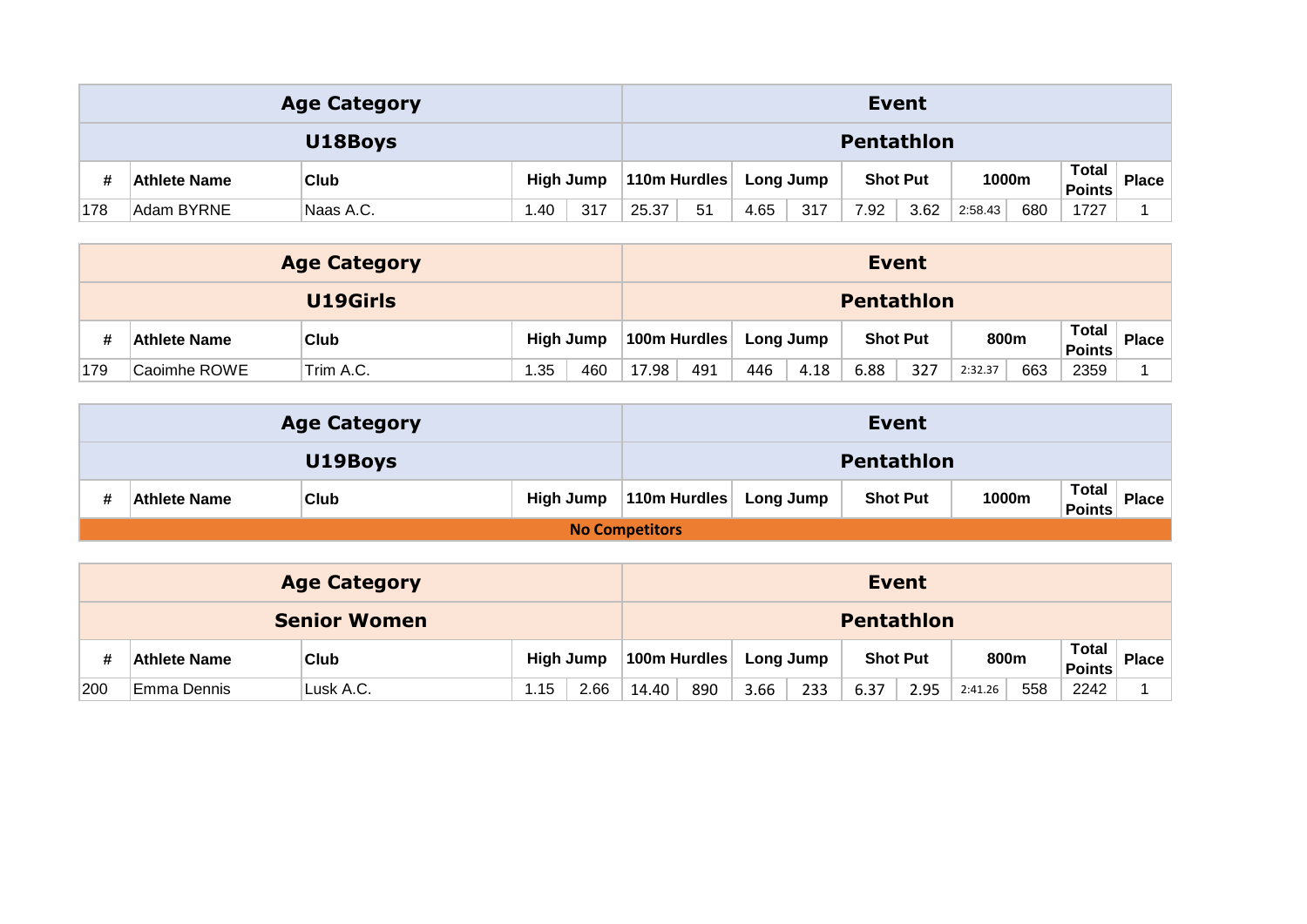|                     | <b>Age Category</b> |              |                       |                 | Event |                                               |  |  |  |  |  |
|---------------------|---------------------|--------------|-----------------------|-----------------|-------|-----------------------------------------------|--|--|--|--|--|
|                     | <b>Senior Men</b>   |              |                       | Pentathlon      |       |                                               |  |  |  |  |  |
| <b>Athlete Name</b> | <b>Club</b>         | 110m Hurdles | <b>Long Jump</b>      | <b>Shot Put</b> | 1000m | <b>Total</b><br><b>Place</b><br><b>Points</b> |  |  |  |  |  |
|                     |                     |              | <b>No Competitors</b> |                 |       |                                               |  |  |  |  |  |

|     |                             | <b>Age Category</b> |      |                  |      |              |           |     | <b>Event</b>      |      |         |     |                               |              |
|-----|-----------------------------|---------------------|------|------------------|------|--------------|-----------|-----|-------------------|------|---------|-----|-------------------------------|--------------|
|     | <b>Master Women 035-039</b> |                     |      |                  |      |              |           |     | <b>Pentathlon</b> |      |         |     |                               |              |
|     | <b>Athlete Name</b>         | Club                |      | <b>High Jump</b> |      | 100m Hurdles | Long Jump |     | <b>Shot Put</b>   |      | 800m    |     | <b>Total</b><br><b>Points</b> | <b>Place</b> |
| 180 | Orla Smith                  | Lusk A.C.           | 1.25 | 419              | 15.7 | 750          | 3.94      | 338 | 565               | 2.62 | 03:04.6 | 332 | 2101                          |              |

|     |                    | <b>Age Category</b>         |                  |           |                   |     |      |           |                 | <b>Event</b> |            |          |                               |                |  |  |
|-----|--------------------|-----------------------------|------------------|-----------|-------------------|-----|------|-----------|-----------------|--------------|------------|----------|-------------------------------|----------------|--|--|
|     |                    | <b>Master Women 040-049</b> |                  |           | <b>Pentathlon</b> |     |      |           |                 |              |            |          |                               |                |  |  |
| #   | Athlete Name       | <b>Club</b>                 |                  | High Jump | 80m Hurdles       |     |      | Long Jump | <b>Shot Put</b> |              | 800m       |          | <b>Total</b><br><b>Points</b> | <b>Place</b>   |  |  |
| 202 | Geraldine FINNEGAN | North East Runners A.C.     | 1.43             | 701       | 14.23             | 615 | 4.33 | 506       | 9.67            | 577          | 2:49.09    | 558      | 2957                          |                |  |  |
| 182 | Mary SCANLON       | Blackrock A.C.              | .30 <sub>1</sub> | 544       | 15.79             | 420 | 3.95 | 398       | 8.57            | 497          | 3:04.56    | 403      | 2262                          | $\overline{2}$ |  |  |
| 184 | Margaret O'CONNOR  | Enniscorthy A.C.            | 1.20             | 429       | 17.73             | 225 | 3.98 | 406       | 6.27            | 332          | 3:12.20    | 335      | 1727                          | 3              |  |  |
| 186 | Vanessa SALLIER    | Rathfarnham W.S.A.F. A.C.   | 1.20             | 429       | 18.32             | 178 | 3.12 | 192       | 5.50            | 278          | 2:45.77    | 595      | 1672                          | 4              |  |  |
| 183 | Marie GORMAN       | Navan A.C.                  | 1.10             | 321       | 18.94             | 133 | 3.71 | 333       | 7.13            | 394          | <b>DNS</b> | $\Omega$ | 1181                          | 5              |  |  |
| 185 | Joanne MCCAULEY    | Newry A.C.                  | 1.30             | 544       | 17.51             | 244 | 4.21 | 472       | 5.51            | 278          | 2:58.91    | 457      | 1995                          | Guest          |  |  |

|   |                                          | <b>Age Category</b>   |                 |     | <b>Event</b> |                   |      |           |                 |     |         |     |                        |              |  |  |
|---|------------------------------------------|-----------------------|-----------------|-----|--------------|-------------------|------|-----------|-----------------|-----|---------|-----|------------------------|--------------|--|--|
|   | Master men                               |                       |                 |     |              | <b>Pentathlon</b> |      |           |                 |     |         |     |                        |              |  |  |
| # | High Jump<br>Club<br><b>Athlete Name</b> |                       |                 |     | 110m Hurdles |                   |      | Long Jump | <b>Shot Put</b> |     | 1500m   |     | <b>Total</b><br>Points | <b>Place</b> |  |  |
|   | 188 Francois KULIK                       | ISli Cualann A.C.     | 1.83            | 687 | 19.00        | 448               | 5.75 | 496       | 7.30            | 341 | 5:06.48 | 538 | 2510                   |              |  |  |
|   | 192 Michael LUNDON                       | Ardee & District A.C. | $\textbf{1.30}$ | 270 | 20.92        | 295               | 4.64 | 315       | 7.72            | 366 | 5:22.55 | 451 | 1697                   |              |  |  |